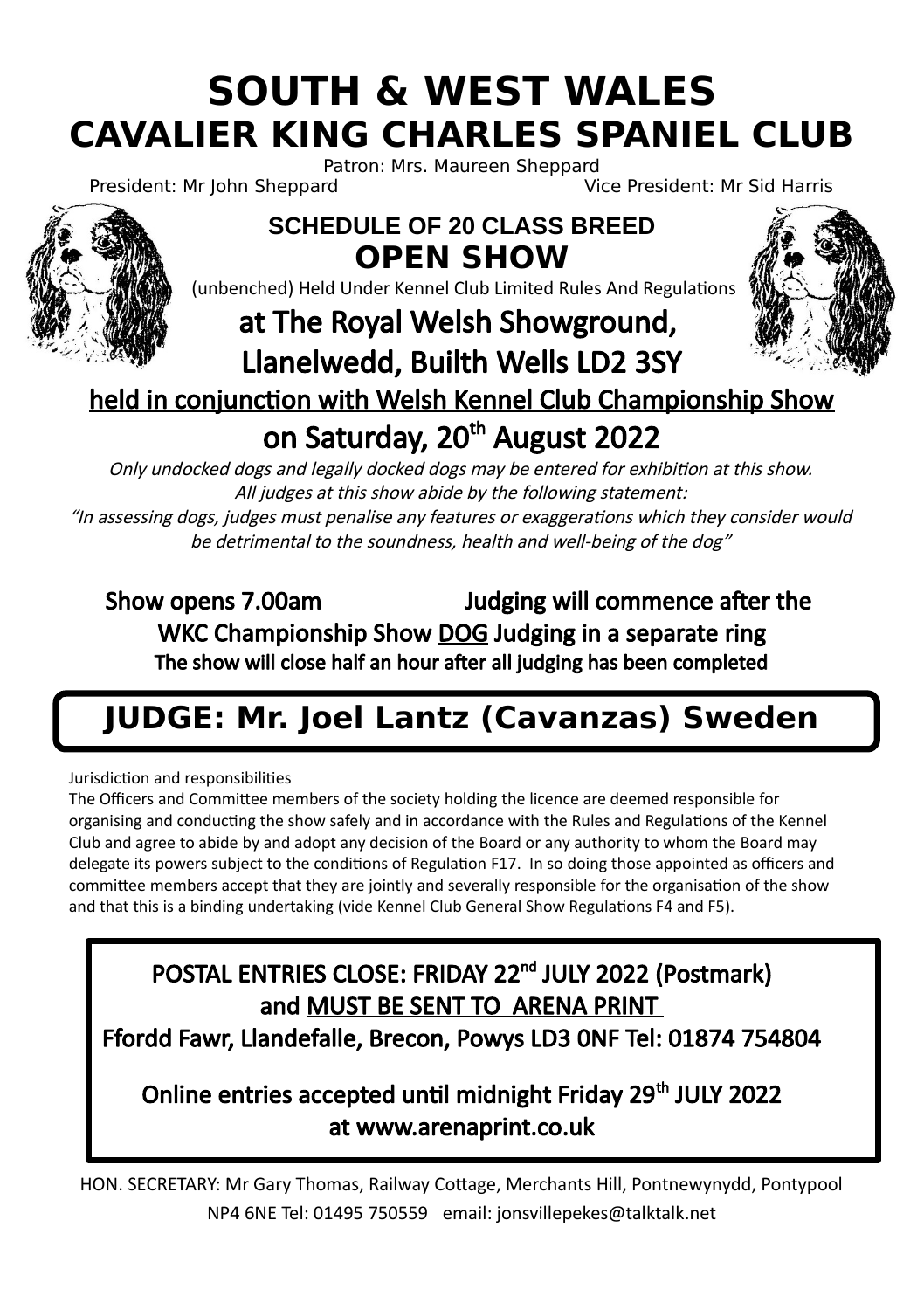#### **OFFICERS AND COMMITTEE of the SOUTH & WEST WALES CAVALIER KING CHARLES SPANIEL CLUB**

**Patron:** Mrs. Maureen Sheppard **President**: Mr John Sheppard **Vice President/Chairman:** Mrs. Rave Parry **Vice President/Chairman:** Mr Sid Harris **Vice Chairman:** Mrs. Raye Parry **Secretary: Mr Gary Thomas** 

**Committee**

Messrs J Conneally, S. R. Goodwin, C. Jones, T. Loader, D Moger, J. Parry Mesdames Ms C Christoffesen, S Dupe, K. Hawkins, B. Jones, B Loader, R Parry,<br>
Show Secretary: Mrs R Parry Covid/ Fire/Safety Officer: Mr. T. **Covid/ Fire/Safety Officer:** Mr. T. Loader **Club Health Representative**: Mr D Moger **Stewards**: tba

> **HON. VETERINARY SURGEONS Bush House Veterinary Practice Llandeilo & Ammanford (attendance at the show)**

## **Bush House Veterinary Group**

**[Llandovery Surgery](http://www.bushhousevetgroup.co.uk/branches/llandovery/)** - **01550 720382 [Llandeilo Surgery](http://www.bushhousevetgroup.co.uk/branches/llandeilo/) - 01558 822254 [Ammanford Surgery](http://www.bushhousevetgroup.co.uk/branches/ammanford/)** - **01269 592113 [Cross Hands Surgery](http://www.bushhousevetgroup.co.uk/branches/cross-hands/) - 01269 842318**

**N.B. Exhibitors are responsible for paying any charges incurred at the time of treatment**

**Please note: Schedules will not be sent out by post unless requested. Schedules are always available by downloading on the following sites: www.thecavalierclub.co.uk www.cavaliers.co.uk www.arenaprint.co.uk**

*If a competitor, or anyone in their household, has Covid-19 related symptoms or has tested positive for Covid-19 they must isolate in line with Government advice. The competitor must not attend the event*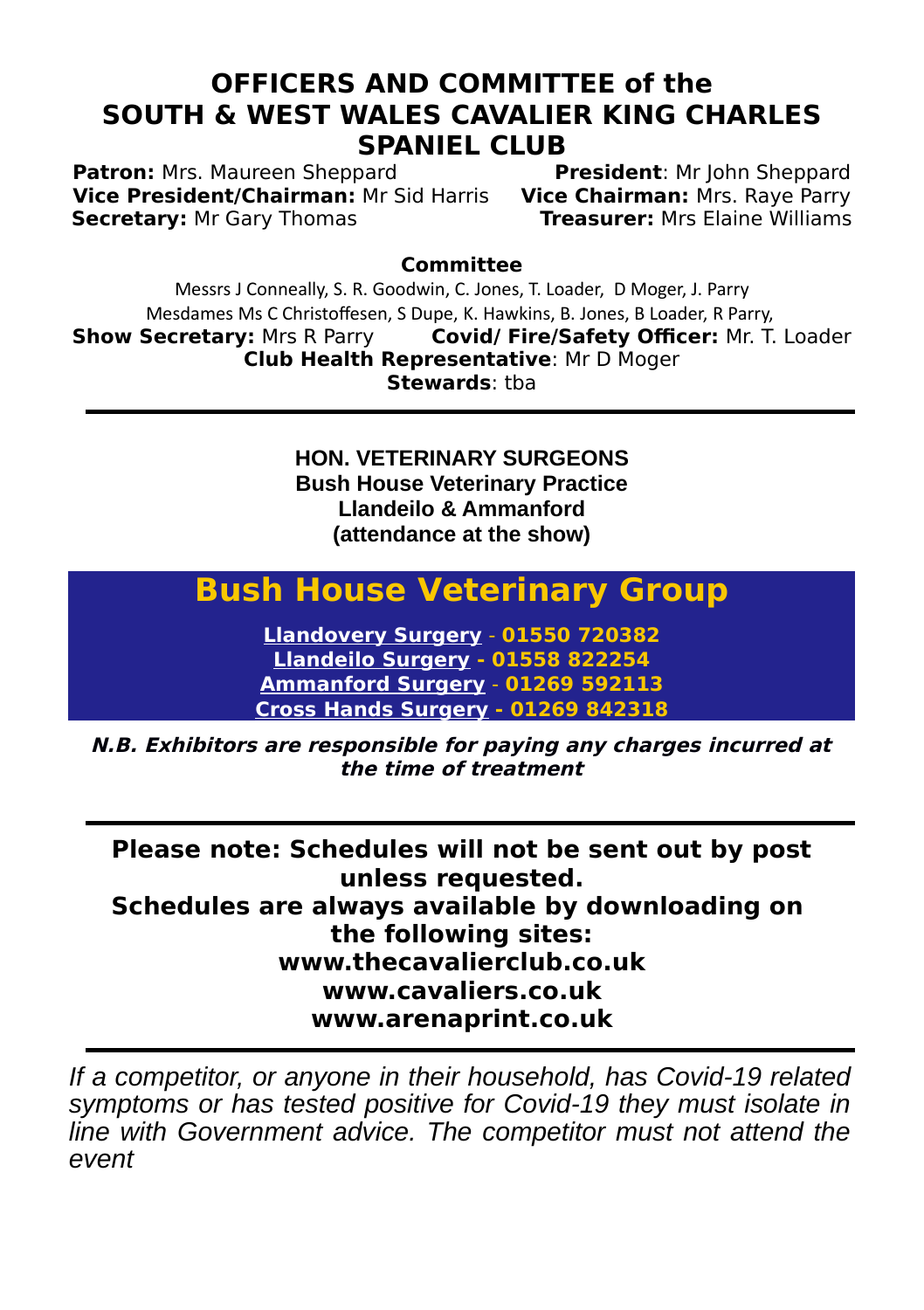### **CLASSIFICATION**

### **JUDGE: Mr. Joel Lantz (Cavanzas) Sweden**

- 1. Minor Puppy Dog (6—9 mnths) 11. Minor Puppy Bitch (6—9 mnths)
- 2. Puppy Dog  $(6-12 \text{ months})$  12. Puppy Bitch  $(6-12 \text{ months})$
- 
- 
- 
- 
- 
- 
- 
- 
- -
- 3. Junior Dog 13. Junior Bitch
- 4. Maiden Dog 14. Maiden Bitch
- 5. Novice Dog 15. Novice Bitch
- 6. Graduate Dog 16. Graduate Bitch
- 7. Post Graduate Dog 17. Post Graduate Bitch
- 8. Limit Dog 18. Limit Bitch
- 9. Open Dog 19. Open Bitch
- 10. Veteran Dog 20. Veteran Bitch

#### **RULES AND REGULATIONS**

- 1. The Show will open at 7.00 a.m.
- 2. Dogs will be received at any time but it is the exhibitors responsibility to ensure that exhibits are available for judging when required.
- 3. Judging will commence after the CKCS Dog Judging at WKC and not before 1.00 p.m.
- 4. Exhibits may be removed from the show after their judging has been completed .The Show will close half an hour after all judging has been completed by which time dogs must be removed.
- 5. Entry Fees: Non-Members £6.50 first entry per dog, £2.00 each subsequent entry with same dog, Veteran Class £2.00 per dog. Members £5.50 first entry per dog, £1.50 each subsequent entry with same dog Veteran Class £2.00 per dog. Catalogues £2.50 prepaid with entries, strictly limited number available at show at £3.00 Entries will not be accepted without fees.
- 6. There will be no prize money on offer at this show, except any specials as listed in catalogue. Rosettes 1<sup>st</sup> place to VHC
- 7. The Committee reserves to itself the right to refuse entries.
- 8. Puppies under six calendar months of age on the first day of the show are not eligible for exhibition.
- 9. The mating of bitches within the precincts of the show is forbidden.
- 10. Best Puppy in Show Where a Best Puppy in Show competition is scheduled the Best Puppy in Show is a puppy which has competed and is unbeaten by any other puppy exhibited at the same show. A puppy is a dog of six and not exceeding twelve calendar months of age on the first day of the Show. Where the Best in Show is a puppy it may, at the discretion of the judge, be awarded Best Puppy in Show respectively. Where the Reserve Best in Show is a puppy which has only been beaten by an adult dog it may, at the discretion of the judge be Best Puppy in Show respectively. Consequently, selection of Best Puppy in Show must follow the selection of Best in Show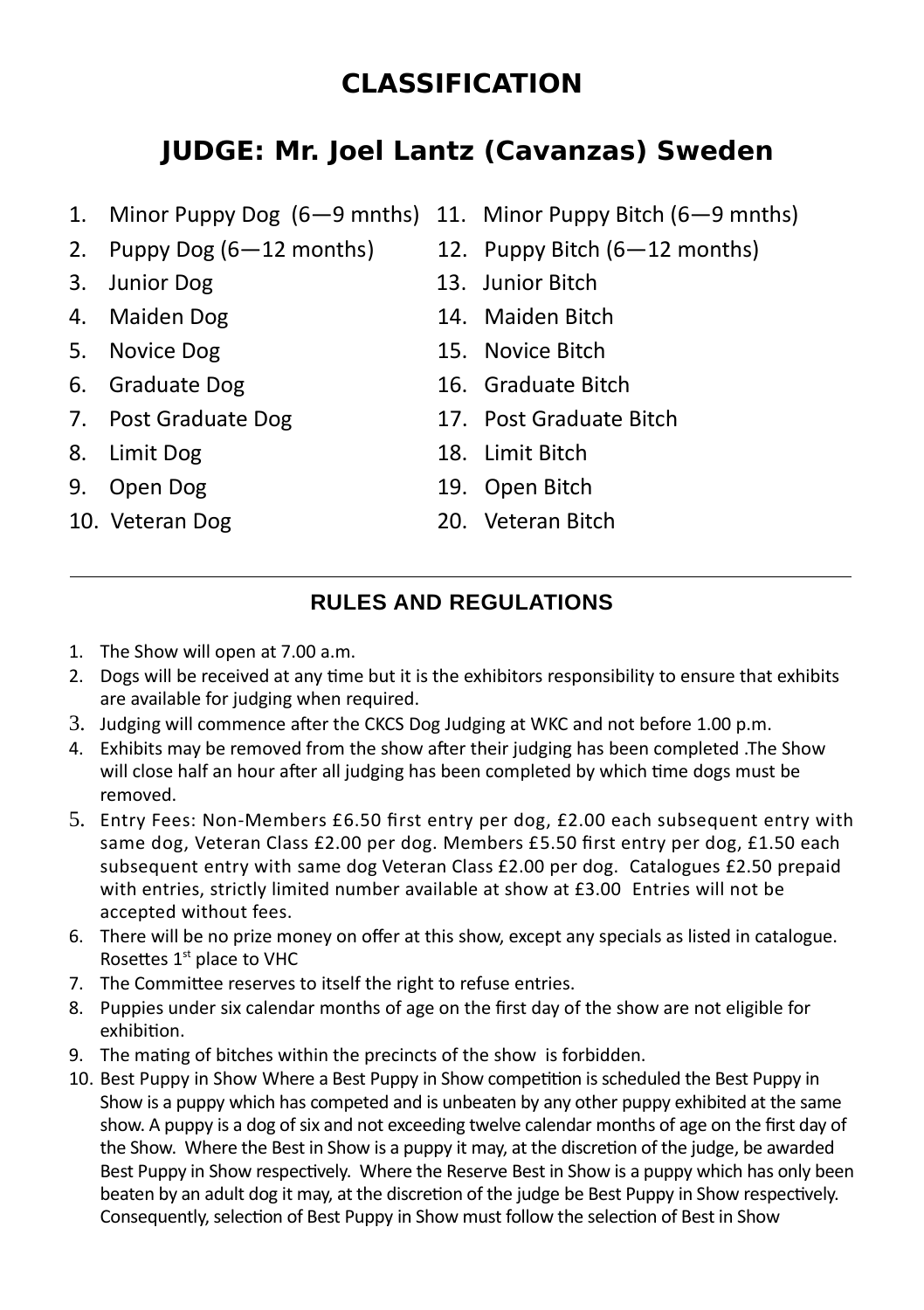respectively.

- 11. Best in Show Best in Show must be selected from the exhibits declared Best of Sex. If a Reserve Best in Show is to be selected, the eligible dogs are those declared Best Opposite Sex and the Reserve Best of Sex to the exhibit declared Best in Show.
- 12. Exhibits will not be admitted to Best in Show competition after a period of ten minutes has elapsed since the announcement that exhibits are required for judging, unless they have been unavoidably delayed by previous judging not being completed on time, and then only with the special permission of the Show Management.
- 13. Exhibitors must not pick up dogs by their tails and leads when lifting them nor handle a dog in a manner which causes its feet not touch the ground when on the move. This is not acceptable. Exhibitors should note that such practice would constitute harsh handling and reports of such practice will be referred to the Committee under Kennel Club Show Regulation F11.
- 14. All exhibitors must be familiar with Kennel Club Regulation F (Annex B) Regulations for the Preparation of Dogs for Exhibition.
- 15. All dogs resident outside the UK must be issued with a Kennel Club Authority to Compete number before entry to the show/event can be made. All overseas entries without an Authority to Compete number will be returned to the exhibitor/competitor.
- 16. DOGS IN VEHICLES ON HOT DAYSAnyone whose dog is entered at a Kennel Club licensed event should take all reasonable steps to ensure the needs of their dog(s) are met, and should not put a dog's health and welfare at risk by any action, default, omission or otherwise. Breach of Kennel Club Regulations in this respect may be referred to the Board for disciplinary action under the Kennel Club Rules and Regulations. Your dog is vulnerable and at risk during hot weather and the Kennel Club offers the following guidance to help guide you through the do's and don'ts travelling to and whilst at KC licensed events.
	- When travelling to a show please take a moment to consider whether the route to the show is on a busy holiday route, and leave earlier to avoid increased time in traffic jams.

• If your vehicle is not air-conditioned seriously consider whether travelling to the show is a good idea at all.

• The vehicle should be as fully ventilated as possible, and plenty of stops should be taken, with lots of water available to drink.

• Ensure your dog is not sitting in full sunlight. There should be plenty of free flowing air around the dog.

- When at the show, never leave your dog in the vehicle.
- Keep the dog in the shade take your own shade for example a large umbrella and always have plenty of water available to drink so your dog stays well hydrated.

• Avoid your dog taking part in unnecessary exertion, or from standing in exposed sunlight for extended lengths of time. Remember, if you feel hot your dog is very likely to feel much hotter and dehydrated, and this could lead to dire results. Please look after your dog's welfare. WARNING: IF YOUR DOG IS FOUND TO BE AT RISK FORCIBLE ENTRY TO YOUR VEHICLE MAY BE NECESSARY WITHOUT LIABILITY FOR ANY DAMAGE CAUSED.

- 17. Anyone whose dog is entered at a Kennel Club licensed event should take all reasonable steps to ensure the needs of their dog(s) are met, and should not put a dog's health and welfare at risk by any action, default, omission or otherwise. Breach of Kennel Club Regulations in this respect may be referred to the Board for disciplinary action under the Kennel Club Rules and Regulations. The use of pinch collars, electronic shock collars, or prong collars, is not permitted at any show licensed by the Kennel Club. This shall apply at the venue or within the precincts of the show.
- 18. Not for Competition entries will be accepted. Details of each dog so entered must be recorded on the entry form and must be Kennel Club registered.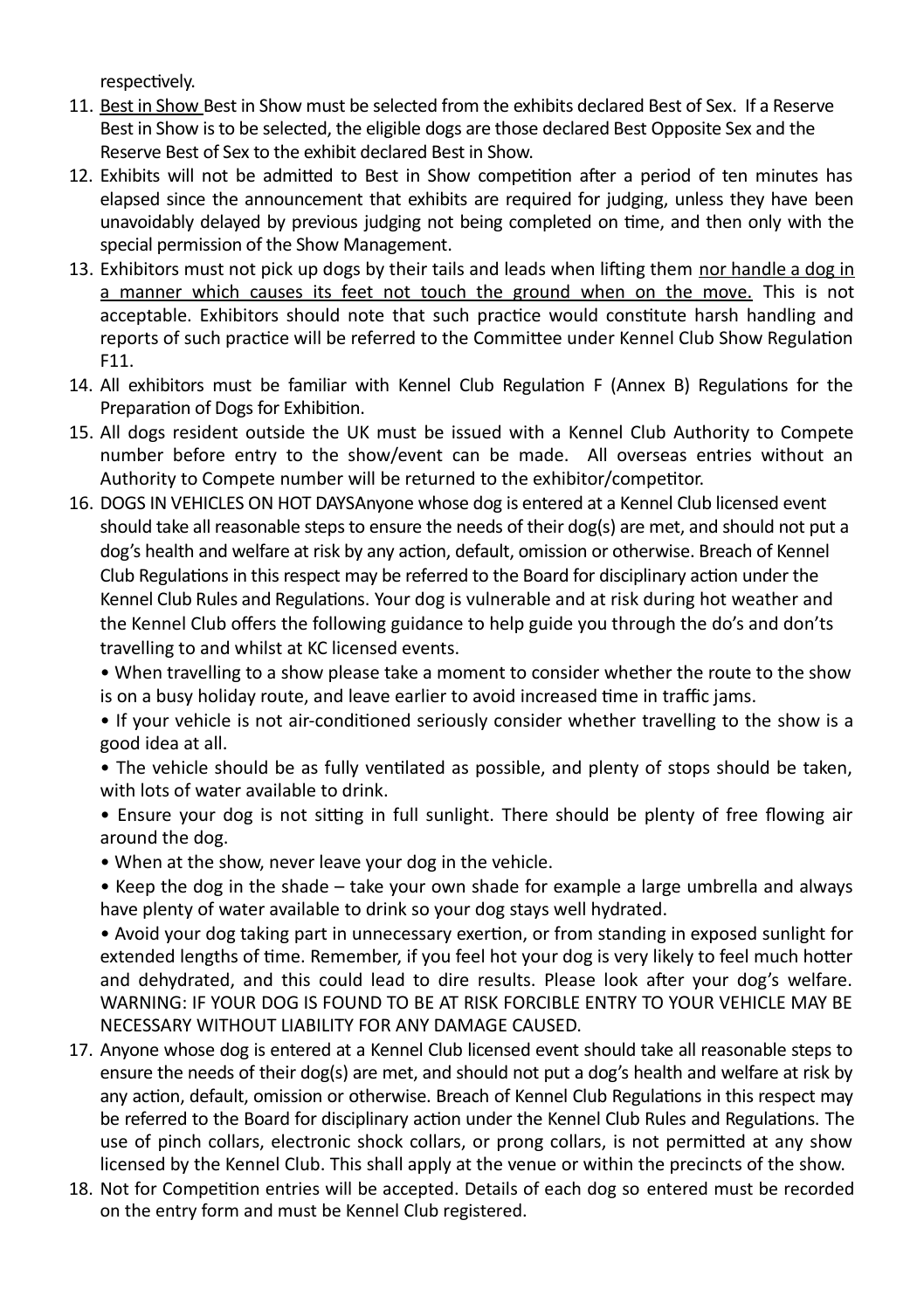- 19. No modifications will be made to this schedule except by permission of the Board of the Kennel Club, which will be followed by advertisement in the Canine Press wherever possible.
- 20. Should any judge be prevented from fulfilling their engagement, the Committee reserves to themselves the right of appointing other judges to fulfil their duties. Exhibitors are at liberty to withdraw from competition but no entry fees can be refunded.
- 21. Any owner, competitor or other person in charge of a dog is required to remove as soon as possible any fouling caused by their dog(s) at any Kennel Club licensed venue and within the environs of that event including car and caravan parks and approaches. Adequate receptacles for the disposal of such fouling will be provided.
- 22. The Committee will do its utmost to ensure the safety of the dogs brought for exhibition but it must be clearly understood by exhibitors and all other persons at the Show that the Committee will not be responsible for the loss or damage to any dogs or property, or personal injury whether arising from accident or any other cause whatsoever.
- 23. An announcement prior to the date of closing of entries in Our Dogs of any alteration or addition made by the Committee to the schedule or in these Rules shall be sufficient notice thereof.
- 24. All children must be kept under control and parents will be held responsible for any damage caused and charges incurred.
- 25. Please do not obstruct gangways with cages, pens, grooming tables, trolleys and dogs . Storage space will be made available for trolleys/ cages.
- 26. If in the opinion of the Show Secretary, Show Manager or Judge any dog is considered not in a fit state for exhibition owing to a disease, savage disposition, or any other cause, the dog may be excluded or removed from the show the dog must not be brought into the Show at any time under any circumstances. No animal other than an exhibit duly entered at the show will be allowed within the precincts of the show during its continuance.
- 27. The owner, exhibitor, handler or other person in charge of a dog at a Kennel Club licensed event must at all times ensure that the dog is kept under proper control whilst at the licensed venue, including its environs, car and caravan parks and approaches. This regulation applies before (at any time during the set up period at the venue), during the event and afterwards (at any time during the breakdown of the event)
- 28. A dog may be disqualified by the Board from any award, whether an objection has been lodged or not, if proved amongst other things to have been a) registered or recorded as having been bred by the scheduled judge, this shall not apply to a judge appointed in an emergency; b) exhibited without payment of the appropriate entry fees.
- 29. Every exhibitor shall ensure that whilst the dog is being exhibited, its handler shall display the correct ring number.

#### **DEFINITIONS OF CLASSES**

In the following definitions, a Challenge Certificate includes any Show award that counts towards the title of Champion under the Rules of any governing body recognised by The Kennel Club. Wins at Championship Shows in breed classes where Challenge Certificates are not on offer shall be counted as wins at Open Shows. In the case of a dog owned in partnership and entered in Members' classes or competing for Members' Specials each partner must at the time of entry be a member of the Society. In estimating the number of awards won, all wins up to and including the seventh day before the date of closing of postal entries shall be counted when entering for any class i.e 15<sup>th</sup> July 2022 Wins in Variety classes do not count for entry in Breed classes but when entering in Variety classes, wins in both Breed and Variety classes must be counted. First prizes awarded in any classes defined as Special do not count towards eligibility.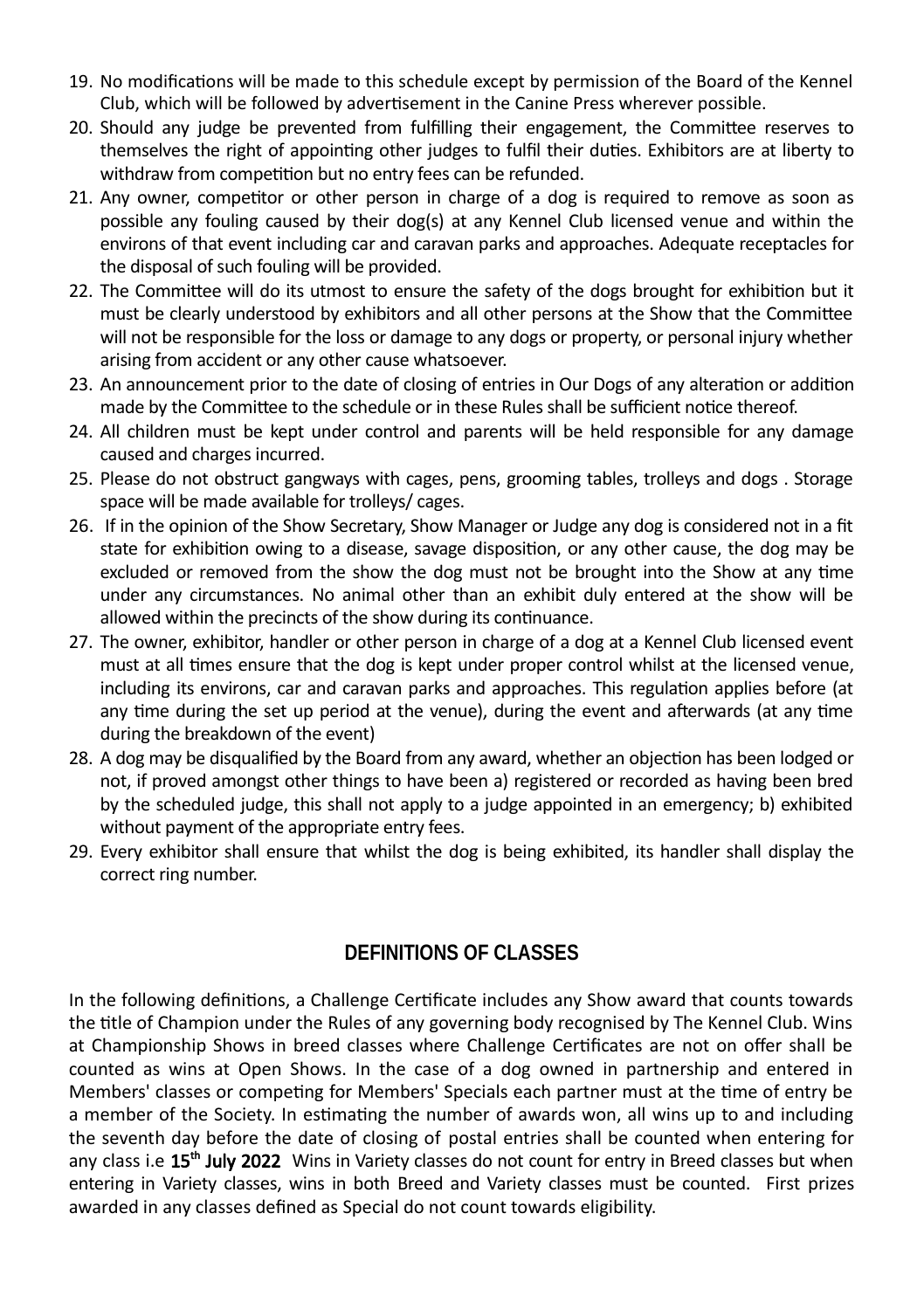If an exhibitor reports before the judging of a class or classes that a dog has been entered which is ineligible, the exhibitor may choose one of the following options:- (1) Withdrawal The dog may be withdrawn from competition subject to the conditions of Regulations F1 19. (2) Transfer a) If a dog is ineligible for a class or classes as regards its colour, sex, weight or height the Show Secretary shall transfer it to the equivalent class or classes for the correct colour, sex, weight or height and, in the event of there being no equivalent class, Minor Puppy and Puppy excepted to the Open class for the correct colour, sex, weight or height. b) For an exhibit entered incorrectly in a Minor Puppy Class, Puppy Class or Junior Class, which is over age but under twelve calendar months of age, eighteen calendar months of age or 24 calendar months of age respectively, the Show Secretary shall transfer the exhibit to the Puppy Class, Junior Class or Yearling Class respectively for the correct colour, sex, weight or height and in the event of there being no Puppy, Junior or Yearling Class to the Open Class for the correct colour, sex, weight or height. c) For any reason other than the above, the Show Secretary shall transfer It to the Open Class for the correct colour, sex, weight or height. d) If an exhibit arrives late and misses a class, even if it is the only class in which the dog is entered, the dog may not be transferred to any other class.

MINOR PUPPY For dogs of six and not exceeding nine calendar months of age on the first day of the Show.

PUPPY For dogs of six and not exceeding twelve calendar months of age on the first day of the Show. **JUNIOR** For dogs of six and not exceeding eighteen calendar months of age on the first day of the Show.

MAIDEN For dogs which have not won a Challenge Certificate/CACIB/CAC/Green Star or a First Prize at an Open or Championship show (Minor Puppy, Special Minor Puppy, Puppy and Special Puppy classes excepted, whether restricted or not).

NOVICE For dogs which have not won a Challenge Certificate/CACIB/CAC/Green Star or three or more First Prizes at Open and Championship Shows (Minor Puppy, Special Minor Puppy, Puppy and Special Puppy classes excepted, whether restricted or not).

GRADUATE For dogs which have not won a Challenge Certificate/CACIB/CAC/Green Star or four or more First Prizes at Championship Shows in Graduate, Post Graduate, Minor Limit, Mid Limit, Limit and Open classes, whether restricted or not where Challenge Certificates were offered for the breed.

POST GRADUATE For dogs which have not won a Challenge Certificate/CACIB/CAC/Green Star or five or more First Prizes at Championship Shows in Post Graduate, Minor Limit, Mid Limit, Limit and Open classes, whether restricted or not where Challenge Certificates were offered for the breed.

LIMIT For dogs which have not become show Champions under the Kennel Club Regulations or under the rules of any governing body recognised by the Kennel Club, or won 3 or more CC/CACIB/CAC/Green Stars or won 7 or more First Prizes in all at Championship Shows in Limit or Open Classes confined to the Breed, whether restricted or not at Shows where Challenge Certificates were offered for the breed.

OPEN For all dogs of the breed for which the class is provided and eligible for entry at the Show. VETERAN For dogs of not less than seven years of age on the first day of the Show.

NOT FOR COMPETITION Societies may at their discretion, accept Not for Competition entries. Societies may accept such entries from breeds of dog not included within the title of the Society and at Shows held over more than one day, such entries may be accepted on any day from any breed. DOGS MUST BE REGISTERED WITH THEIR FULL DETAILS RECORDED ON THE ENTRY FORM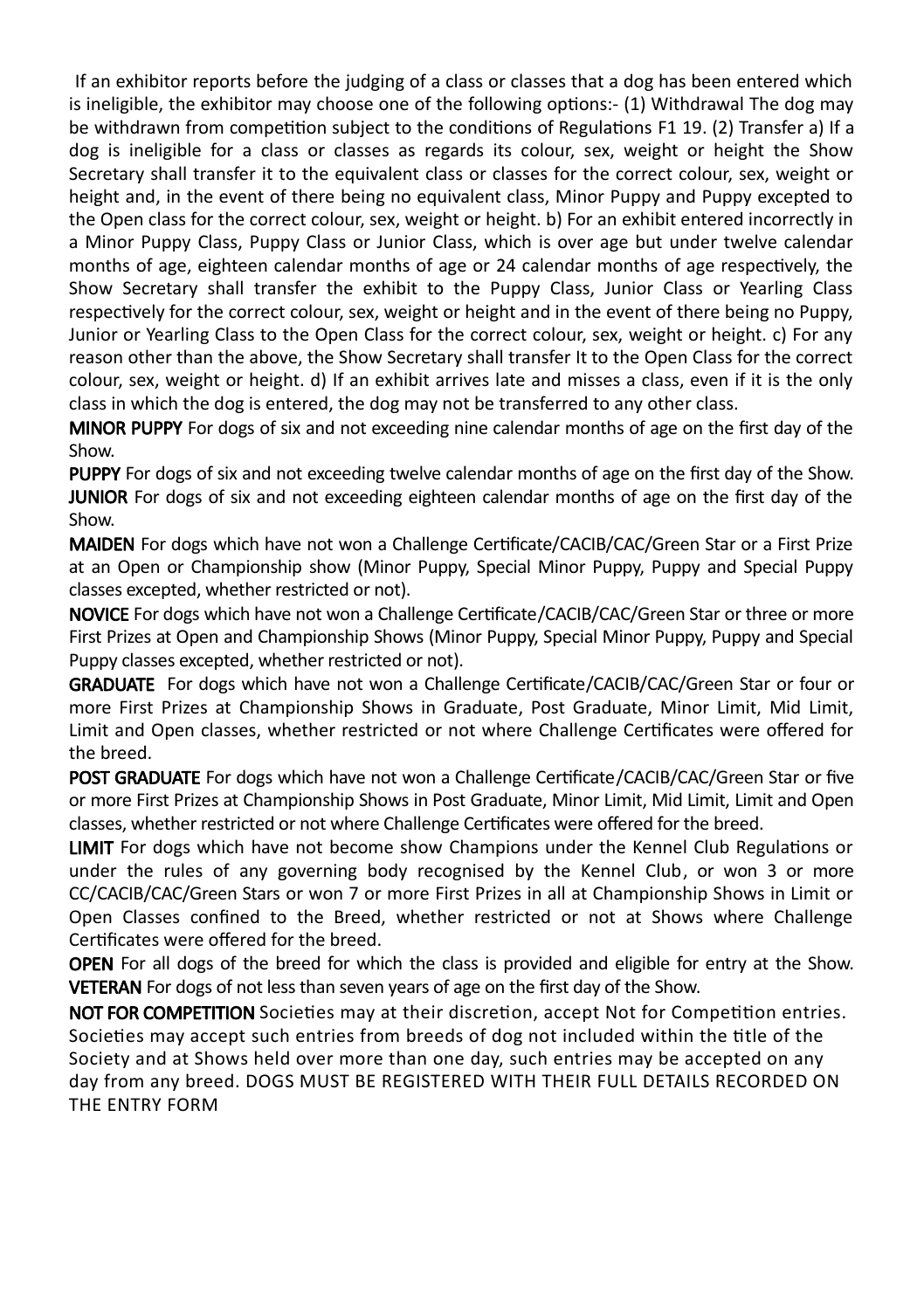#### Use of Electrical Equipment at Shows

The Kennel Club is becoming increasingly concerned at the amount of electrical equipment being used by exhibitors at shows, including hair dryers and hair straighteners and other grooming devices. Electrical equipment should not be brought to shows unless absolutely necessary. In rare instances where it might be required, it should be PAT tested and permission sought from the secretary of the show before it is used.

The Kennel Club has also been informed of recent instances of exhibitors commandeering certain areas of a venue in order to have access to power points so as to use electrical grooming equipment. This is totally unacceptable and particularly unfair on the breeds whose allocated areas have been cramped because of this selfish behaviour.

#### Security at shows

In light of recent events the Kennel Club would like to issue a reminder to all Societies of the importance of security at dog shows.

The Kennel Club understands that due to the nature of dog shows and the quantity of paraphernalia exhibitors bring it would be extremely difficult for show organisers to take on the issue of security alone, therefore we would reiterate the advice being given by the Police and security services, that everyone in the UK should remain vigilant and this applies to those organising and taking part in dog shows.

The importance of exhibitors feeling that they and their dogs are safe when attending a show cannot be underestimated. We would therefore remind you of the importance of the need for show organisers and exhibitors to remain mindful of potential dangers and that all visitors generally need to be vigilant and alert.

Furthermore the society should provide robust notification informing exhibitors of where to report to should they see anything suspicious or of concern, and of the evacuation procedures in place.

#### REGULATIONS FOR THE PREPARATION OF DOGS FOR EXHIBITION F (B)

1. These regulations must be observed when a dog is prepared for exhibition and/or exhibited at any Kennel Club licensed event. Objections may be referred to the Board for disciplinary action under these show regulations and/or for disciplinary action under Kennel Club Rule A42.

a) a dog found to have been exhibited in breach of these regulations will automatically be disqualified from exhibition at the show and from any award gained there at.

b) Unless the exhibitor provides a satisfactory explanation for the dog being exhibited in breach of these regulations then he/she may be subject to further penalties of either a fine or as listed under Rule A42

2. (a) No substance which alters the natural colour, texture or body of the coat may be present in the dog's coat for any purpose at any time during the show. No substance which alters the natural colour of any external part of the dog may be present on the dog for any purpose at any time during the show.

(b) Any other substance (other than water) which may be used in the preparation of a dog for exhibition must not be allowed to remain in the coat or on any other part of the dog at the time of exhibition.

- 3. No act or operation which alters the natural conformation of a dog or any part thereof may be performed except
	- (a) Operations certified to the satisfaction of the Board.
	- (b) the removal of dew claws of any breed

(c) Operations to prevent breeding provided that such operations are notified to the Kennel Club before neutered dogs are shown

Nor must anything be done calculated to in the opinion of the Board to deceive.

- 4. The Board without previous notice may order an examination of any dog or dogs at any show. Any examination thus ordered will be made by a person having executive authority who shall have a written directive from the Kennel Club in their possession. Samples may be taken for further examination and analysis.
- 5. An individual has the right to lodge an objection to a dog only if he/she is the owner or handler